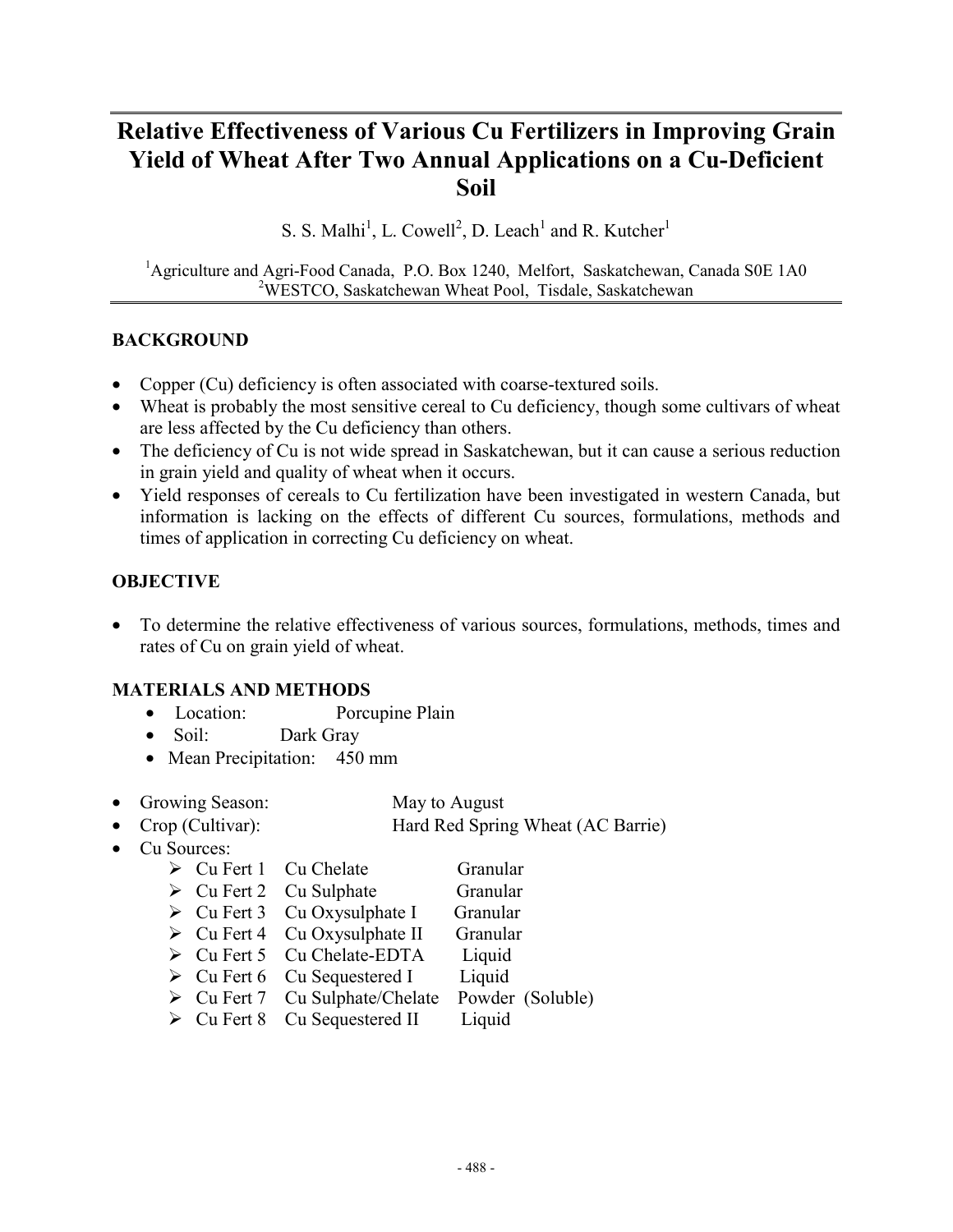- Times and Methods Cu Application:
- $\triangleright$  Incorporated (Prior to Seeding)
- $\triangleright$  Seed-placed (at Seeding)
	- $\triangleright$  Foliar (4-Leaf and Flag-Leaf)
- Rates of Cu: Various (Table 1)
- Other Fertilizers: Blanket Application of N, P, K and S Fertilizers
- Data Recorded: Grain Yield, Protein Content and Total Cu in Grain

## **SUMMARY AND CONCLUSION**

## 1999:

• Grain yield of wheat increased substantially with foliar application of Cu at the flag-leaf growth stage with Cu Fertilizers 5, 6 and 7 in the initial year of application.

## 2000:

- Zero-Cu check produced grain yield of 1620 kg/ha.
- Grain yield increased to 2676, 2812, 2697 and 2574 kg/ha with foliar application of Cu Fertilizers 5, 6, 7 and 8 at the flag-leaf growth stage, respectively.
- With foliar application at the 4-leaf growth stage, Cu Fertilizer 5 increased grain yield moderately to 2440 kg/ha and Cu Fertilizers 6 and 7 tended to increase grain yield.
- Cu fertilizers, when incorporated into soil or placed in seedrow were not effective in correcting Cu deficiency on wheat (except Cu Fertilizer 1 incorporated into soil at 2.0 kg Cu/ha tended to increase grain yield, but not significantly).
- In treatments where Cu application increased seed vield, quality of seed was also improved compared to the Cu-deficient wheat.
- In conclusion, the preliminary results suggest Cu deficiency in wheat can be corrected and grain yields improved by foliar application of some Cu fertilizers at flag-leaf growth stage.

## **ACKNOWLEDGEMENTS**

• The authors would like to thank WESTCO (Calgary), NEXUS Inc. (Saskatoon) and Tiger Industries (Calgary) for financial assistance; and C. Hutchison, K. Fidyk, T. Donald, K. Hemstad-Falk and N. Evenson for technical help; and ENVIROTEST Laboratories Saskatoon for soil and plant analyses.